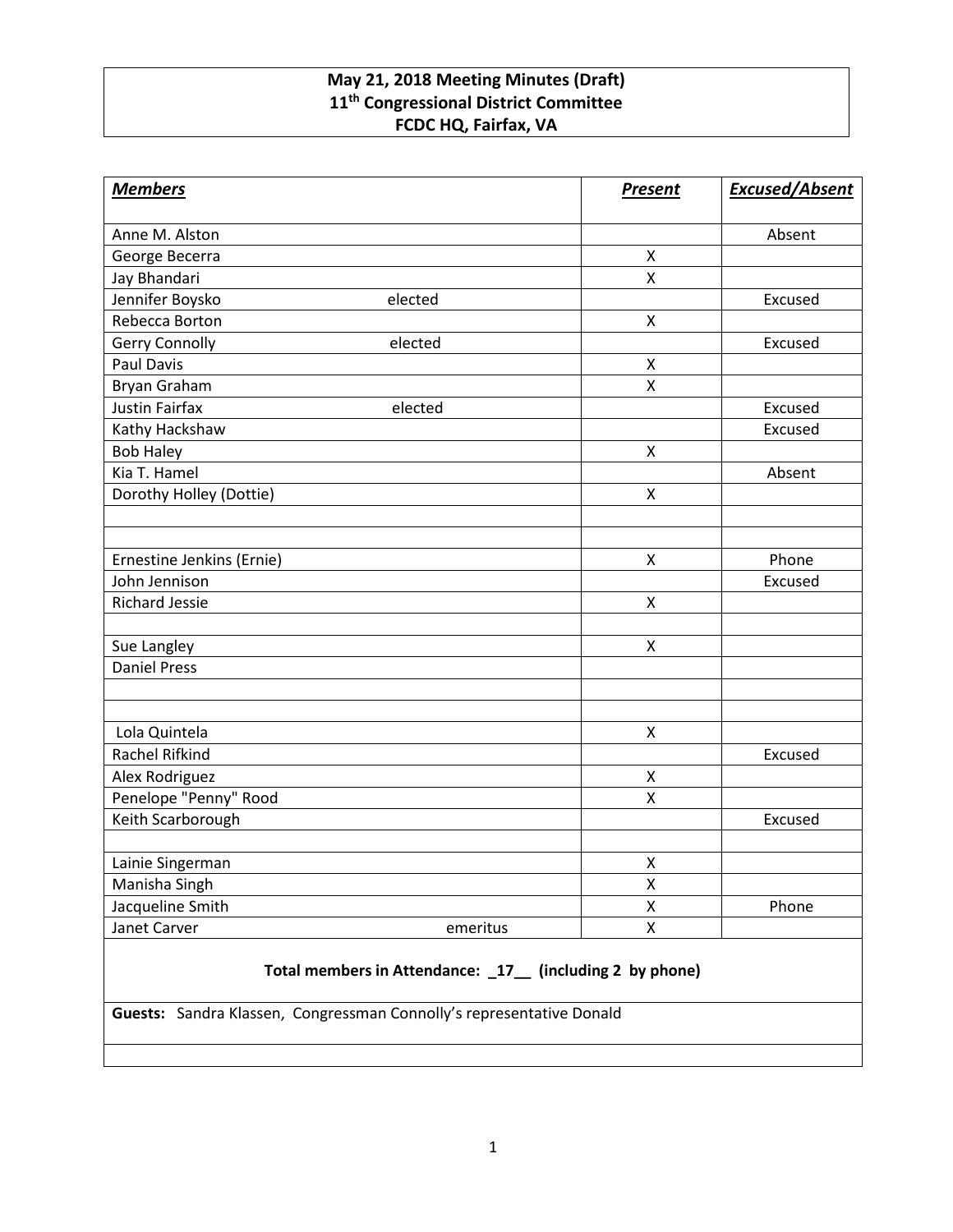1.a. Call to Order**:** Meeting called to order by Chair Haley, 8:00 pm.

1.b Roll Call:

- 2. Guest Introductions -
- 3.a. Motion to Approve Agenda Motion by 2nd by Discussion: none Vote: Approved by acclimation
- 3.b. Approval of Minutes. 11th CD meeting Motion by 2nd by Discussion: none Vote: Approved by unanimous vote
- 4. Treasurer's Report Rifkind as of Federal account \$ 3908 Non-federal account \$10679

 Motion for report to be filed by Rachel. Accepted. No vote required.

Moved to make annual \$5k donation to Connolly – approved unanimously

We can buy campaign signs and give them to jurisdictions – OK under federal rules

Alex raised that he would like to use the money we have – that's what it's for.

Rebecca asked if we can buy Facebook ads – idea is liked – Don & Bob will figure out what is legal, and will email to the committee

Lola suggested doing ad buys in the Korean and Latino Papers – very informational – Work with Jennifer O

## 5. Chair's Report - Haley

- Sue honored at DAAV

## 6. Jurisdiction Reports

Fairfax - Medicaid Expansion Call - Meeting tomorrow at Chantilly HS 7:30, 10<sup>th</sup> CD discussion beforehand. Lainie is working on JT campaign – anxious and ready for primary to be over

PWCo - blue victory party was a huge success- 300 ppl - keynote speaker Hon. Thomas Countryman